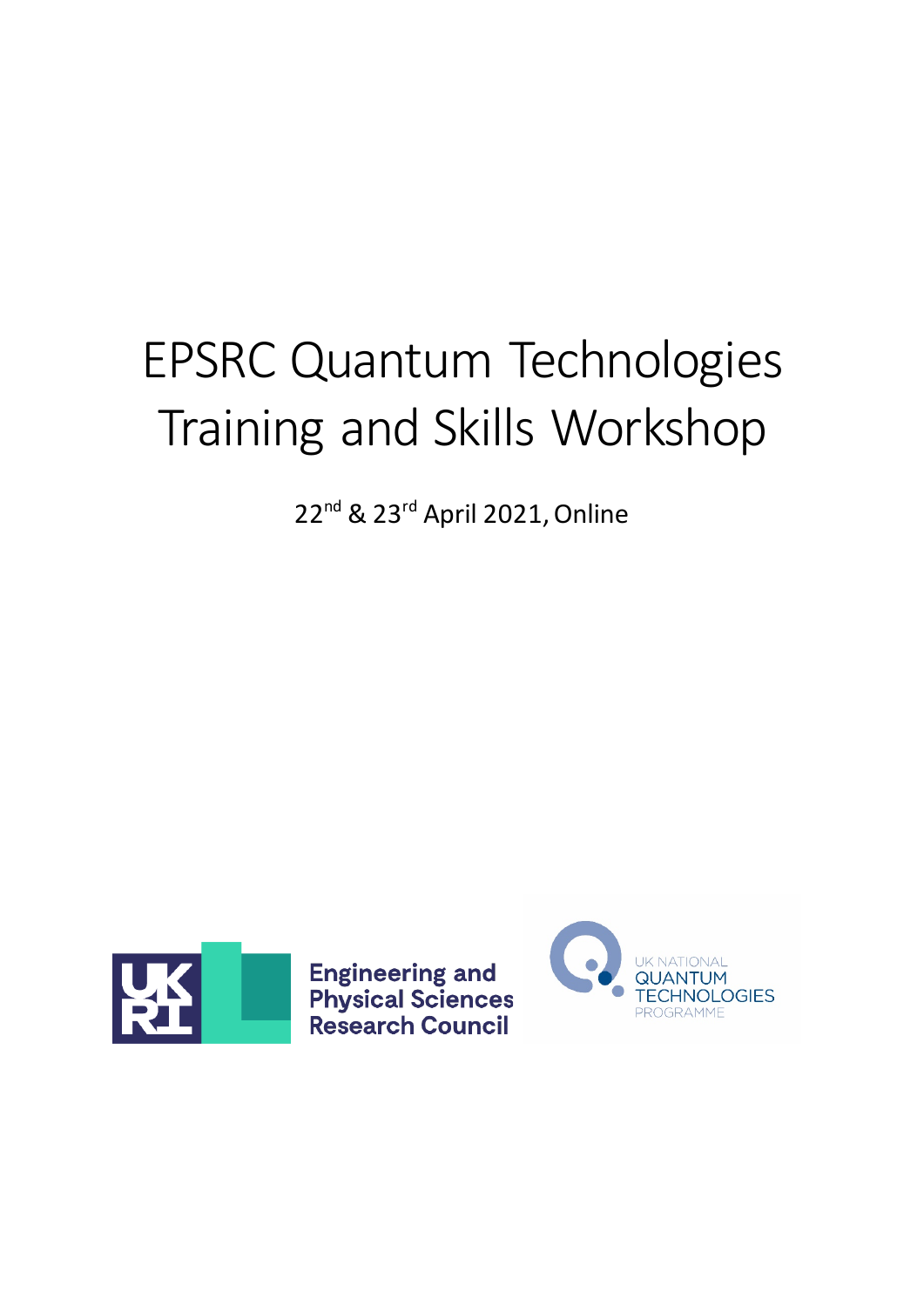# EPSRC Quantum Technologies Training and Skills Workshop

## <span id="page-1-0"></span>Overview

This is a report on a workshop held on the 22<sup>nd</sup> and 23<sup>rd</sup> April 2021. The aim of the workshop was to inform delegates about fellowships and how they can benefit their career and to gather information about attendees career ambitions and perceived barriers. This information will feed into the development of a targetedQuantum Technologies career development fellowship to be launched Summer 2021.

#### <span id="page-1-1"></span>Key messages

There was general agreement that the UK was a great place to be working in Quantum Technologies (QT) and the majority of the attendees were keen to stay in academia within the UK. Discussion largely focused on how a fellowship could support career development;

- allowing dedicated time to develop skills and training, especially softer skills such as networking, business engagement and project management;
- developing a route to research independence in a structured manner, especially for experimentalists beholden to large pieces of experimental equipment;
- providing job stability, a particular concern of many present.

A fellowship could also provide a structured way for recipients to balance teaching commitments with the pursuit of their own research.

Mentorship from senior leaders, both within academia and industry, was a subject many had strong opinions on, believing it to be crucial to their career development. In tandem with this, delegates were keen to get recognition for and experience of supervising doctoral students; work they often do on behalf of more senior supervisors. Recognition for the time they spend on knowledge transfer work – especially important for a technology focused sector – was also considered important.

Delegates were keen to hear more on the subject of career development and the different career pathways the QT sector offered. They were alsostrongly supportive of a cohort approach to support networking and generally more engagement with colleagues across the national programme. Essentially delegates wanted to hear more about the National Quantum Technologies Programme as a whole, the work of EPSRC and what opportunities there were for them to be involved and access funding.

In summary a fellowship between 3 and 5 years in length that could accommodate skills and training for post-doctoral career development, offered opportunities to be both mentor and mentee, allowed for industry collaboration in varying degrees and provided flexibility in terms of time commitments and changes to personal circumstance was desirable.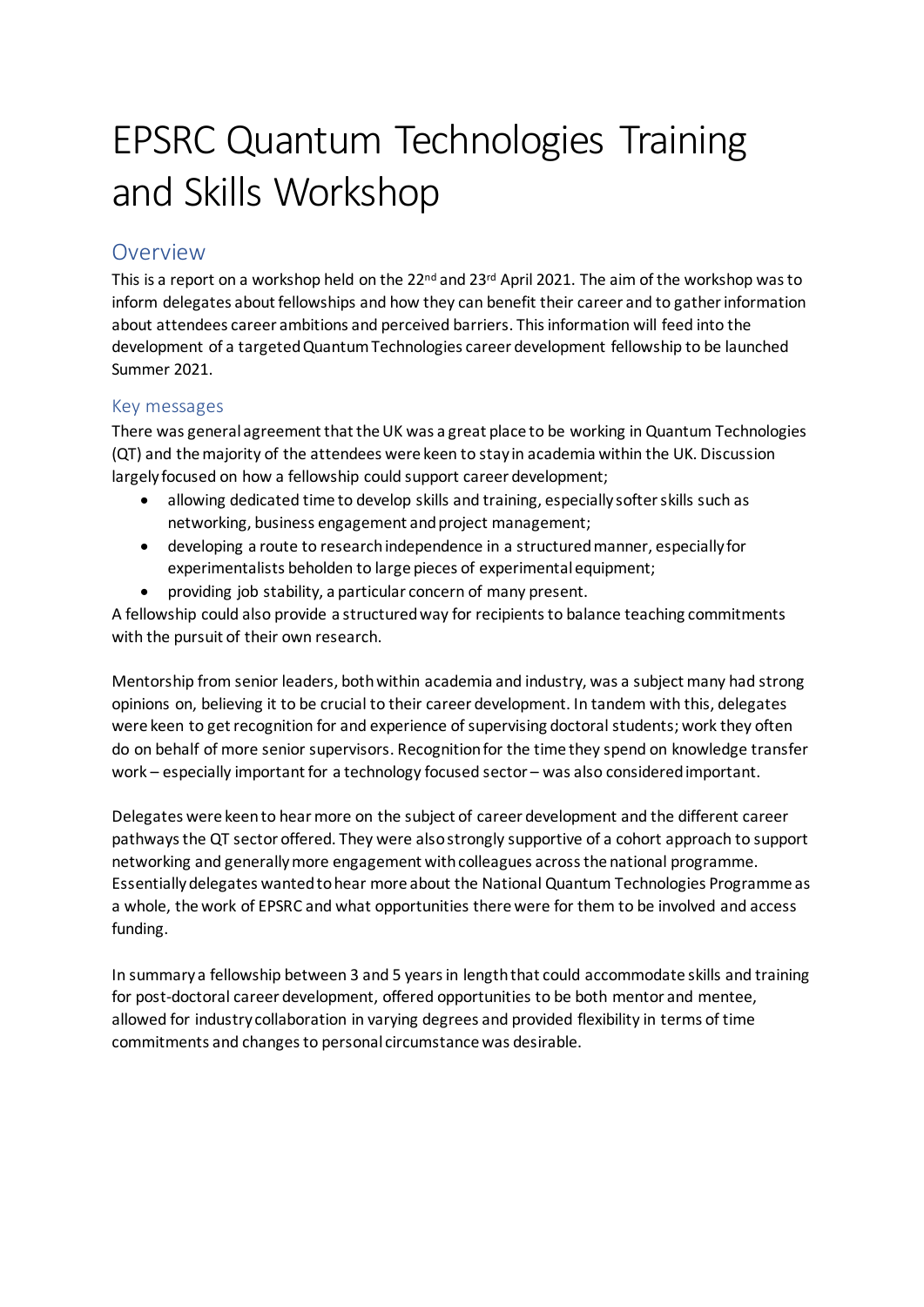## Contents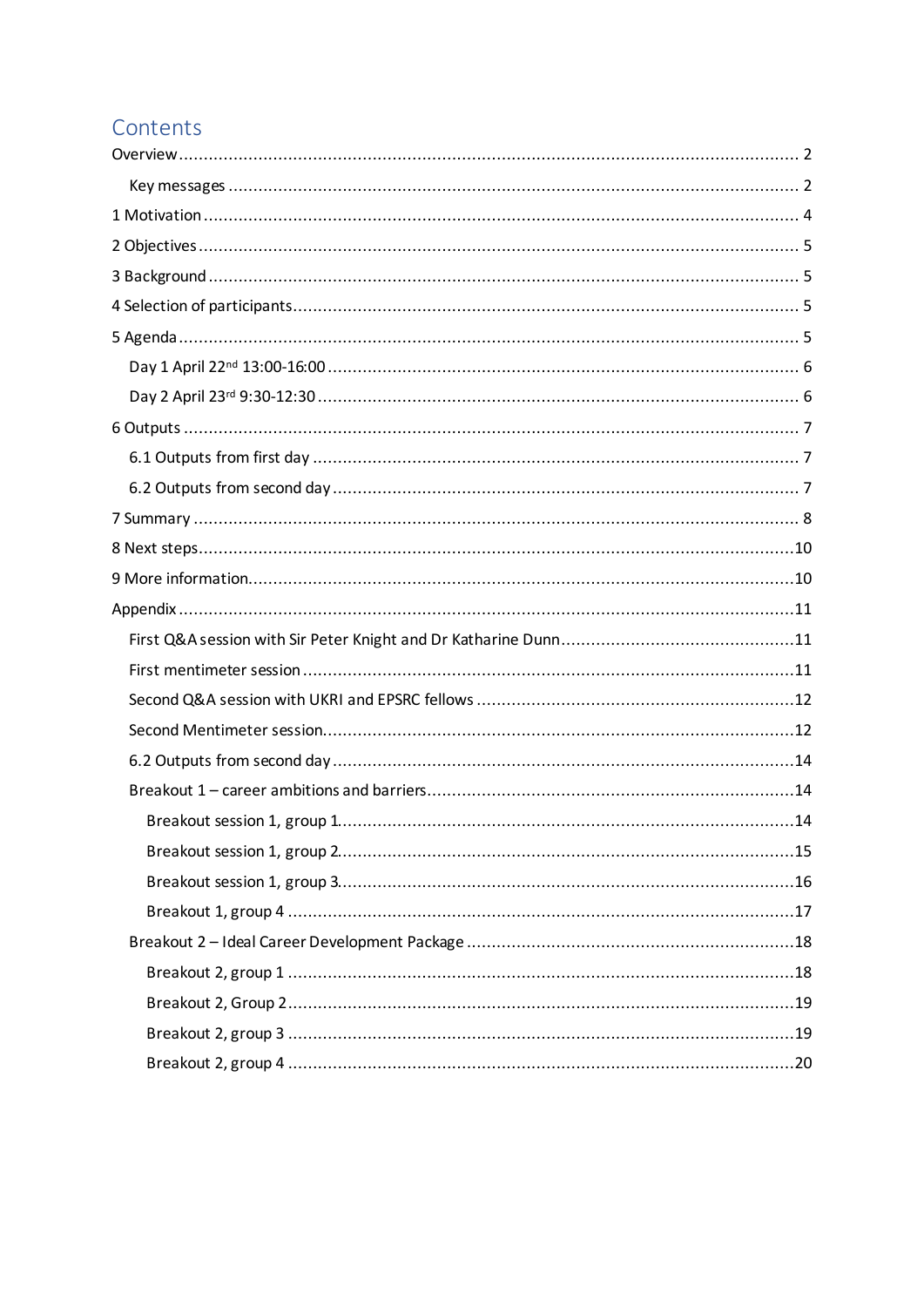## <span id="page-3-0"></span>1 Motivation

Quantum Technologies are set to transform the global society and economy with significant efforts being put into developing quantum technologies around the world. The National Quantum Technologies Programme (NQTP) was established in 2014 to make the UK a global leader in the development and commercialisation of these technologies. This focus has set the UK apart from the international competition but the UK needs to continue moving forward as technological developments gather pace.

The NQTP [Strategic Intent](https://uknqt.ukri.org/files/strategicintent2020/) sets out the programme's ambitions for the next 10 years and aims to make the UK:

- A global centre of excellence in quantum science and technology development
- The go-to place for quantum companies or global companies to locate their quantum activities and;
- A preferred location for investors and global talent

None of this can be achieved without a "quantum ready" workforce and the NQTP Strategic Intent makes a commitment to "attract, grow and retain talent" within the UK. The transition of quantum technologies into commercial products requires a new generation of quantum physicists, engineers and mathematicians who are fluent in multi-disciplinary and systems base approaches, possessthe right entrepreneurial and business skills and can adapt to new roles in industry. People and knowhow are the most important elements of the emerging quantum technologies ecosystem.

During the first phase of the National Quantum Technologies Programme (2014 – 2019), EPSRC funded a national network of Quantum Technology Hubs through a £120 million investment in four hubs over five years. These were to harness the UK's strengths in quantum science by turning this into strength in quantum technologies. As part of their investments in the second phase of the National Programme, EPSRC has refreshed the Quantum Technology Hubs with a £94 million investment in four hubs over five years, to maintain the technological research leadership that the UK has established in quantum technologies through the UK National Quantum Technologies Programme. EPSRC have also supported skills and training through the creation of [Centres for](https://uknqt.ukri.org/about/training-and-skills/)  [Doctoral Training](https://uknqt.ukri.org/about/training-and-skills/) and Training and Skills hubs.

During the first phase of the NQTP, the first round of Quantum Technologies Fellowships aimed to support both the individuals and their teams to help realise some of the country's potential. The Fellowships were aimed at Early and Established career stage academics whose research focused on the direct exploitation of quantum phenomena, such as superposition or entanglement, to address the challenges of translation of quantum science through technology to eventual application. The aim of the fellowships was to develop potentially transformative research in areas that contribute to the development of novel quantum technologies. These have now, or will shortly, come to an end and it is timely to revisit the need for fellowships in the QT field.

Through the Quantum Technology Hubs and other quantum technology projects the Engineering and Physical Sciences Research Council (EPSRC) are a key partner within the NQTP and share the ambition to maintain the UK's reputation as an excellent place to do research. As an NQTP partner, EPSRC are committed to growing, retaining and supporting talented people to lead within the Quantum Technology (QT) arena. Excellent research leaders will form the backbone of the UK's quantum enabled economy and this workshop is one aspect of a broader strategy to ensure thatthe UK has the future scientific leaders it needs.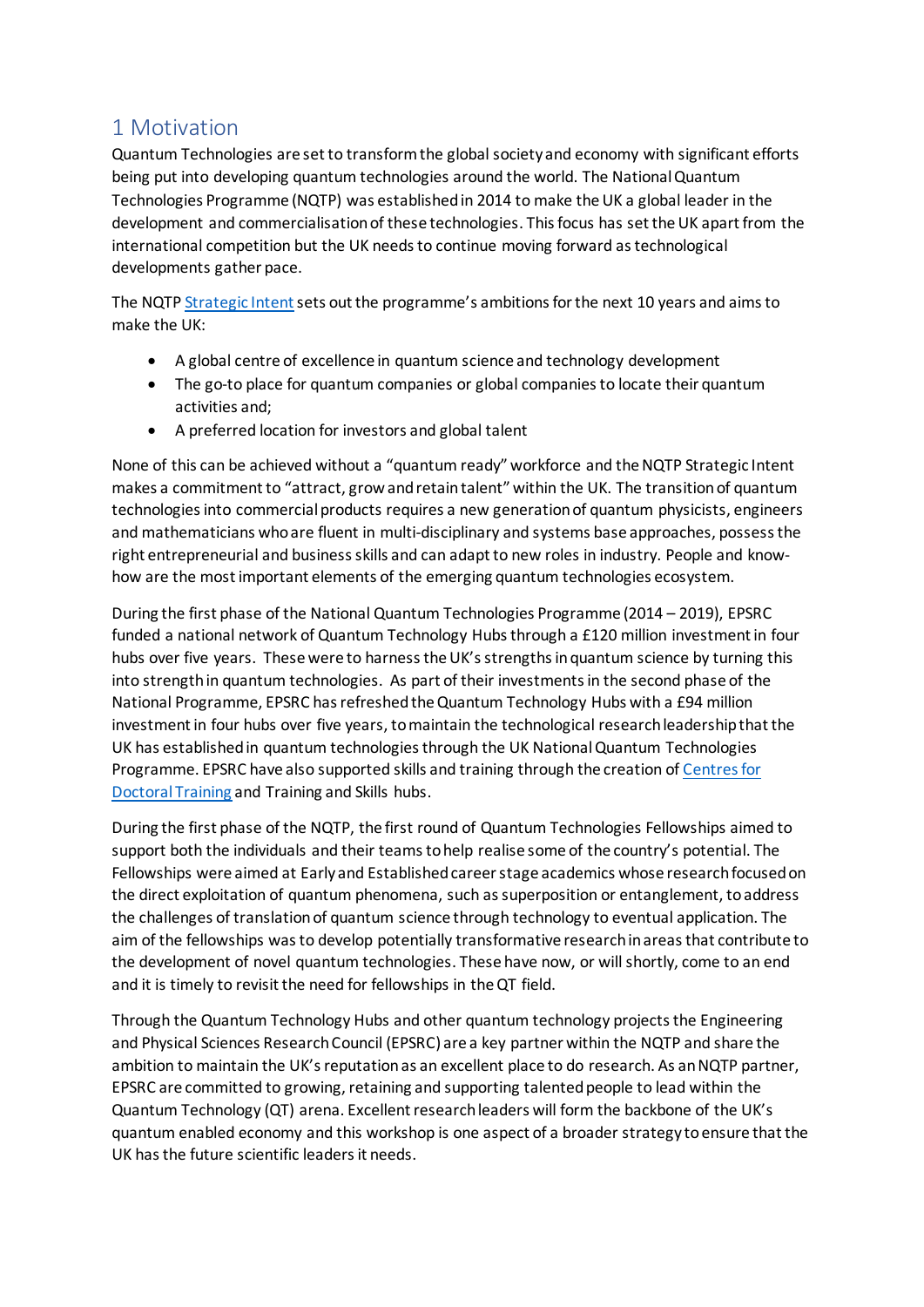## <span id="page-4-0"></span>2 Objectives

The objectives of the online workshop sessions were two fold:

- **Inform**the audience about the NQTP and fellowships
- **Discover** attendees career ambitions and perceived barriers to those ambitions

The workshop was designed to gather information that will be used to design a bespoke Quantum Technologies fellowship with the aimof retaining early career research staff working in a Quantum Technology discipline within the UK.

## <span id="page-4-1"></span>3 Background

Across all academic subjects the biggest loss of trainedtalent happens between PhD and first permanent academic career post (*[Higher Education Policy Institute,](https://www.hepi.ac.uk/2020/07/16/new-report-shows-67-of-phd-students-want-a-career-in-academic-research-but-only-30-stay-in-academia-three-years-on/#:%7E:text=to%20higher%20education.-,New%20report%20shows%2067%25%20of%20PhD%20students%20want%20a%20career,in%20academia%20three%20years%20on&text=The%20Higher%20Education%20Policy%20Institute,are%20studying%20for%20doctoral%20degrees.) July 2020)*. 70% of all PhD students would like to stay within academia but ultimately, on average, only 30% find academic roles in their subject of choice. Post-Doctoral Research Assistants (PDRAs) are particularly vulnerable to leaving academia as they are generally not able to obtain permanent contracts and may have to move some considerable way to get a suitable post. Work was done by the EPSRC QT team to identify gaps in current EPSRC provision and this, combined with data from a number of sources i.e. EPSRC data on the destination of PDRAs associated with the EPSRC QT Hubs; a skills survey by BEIS (Department for Business, Energy & Industrial Strategy), it was decided that the EPSRC NQTP training and skills strategy should initially focus on retention of PDRAs within QT, within the UK.

The EPSRC supports career development and, along with our parent body, UKRI, run a number of Fellowship schemes aimed at supporting researchers at a number of stages throughout their career. Fellowships aim to provide the best academic minds with the means to gain research independence, extensive career development and generally give the means for talent to flourish. A thriving research eco-system requires talented PDRAs to develop skills to respond to the new challenges thrown up by the fast pace of change. With that in mind EPSRC wish to design a QT fellowship that supports the needs of current PDRA's working in the QT arena. This new fellowship will not replicate currently available fellowships, such as EPSRC Open Fellowship or the Future Leaders Fellowship, but will specially target gaps identified in the workshop.

## <span id="page-4-2"></span>4 Selection of participants

Given the short timescale and the connected nature of the Quantum Technologies community within the UK it was decided to ask each of the EPSRC QT Hubs to nominate 6-8 potential invitees that would reflect a breadth of research interests and institutions who would benefit from attending. Each presenter was also asked to nominate a candidate they would like to invite. The workshop was by invite only.

## <span id="page-4-3"></span>5 Agenda

The workshop was divided into two parts, on two consecutive days. The agenda was designed to minimise zoom fatigue offering a mixture of talks, Q&A sessions and interactive audience participation sessions. The first part was designed to inform the audience about fellowships and the NQTP's role in developing QT skills and talent across the UK and to get participants thinking about their own career aspirations and needs.

This section comprised presentations on EPSRC, NQTP and from a number of active QT fellows. [Mentimeter](https://www.mentimeter.com/) was used as an interactive information gathering tool; polling the audience on various subjects.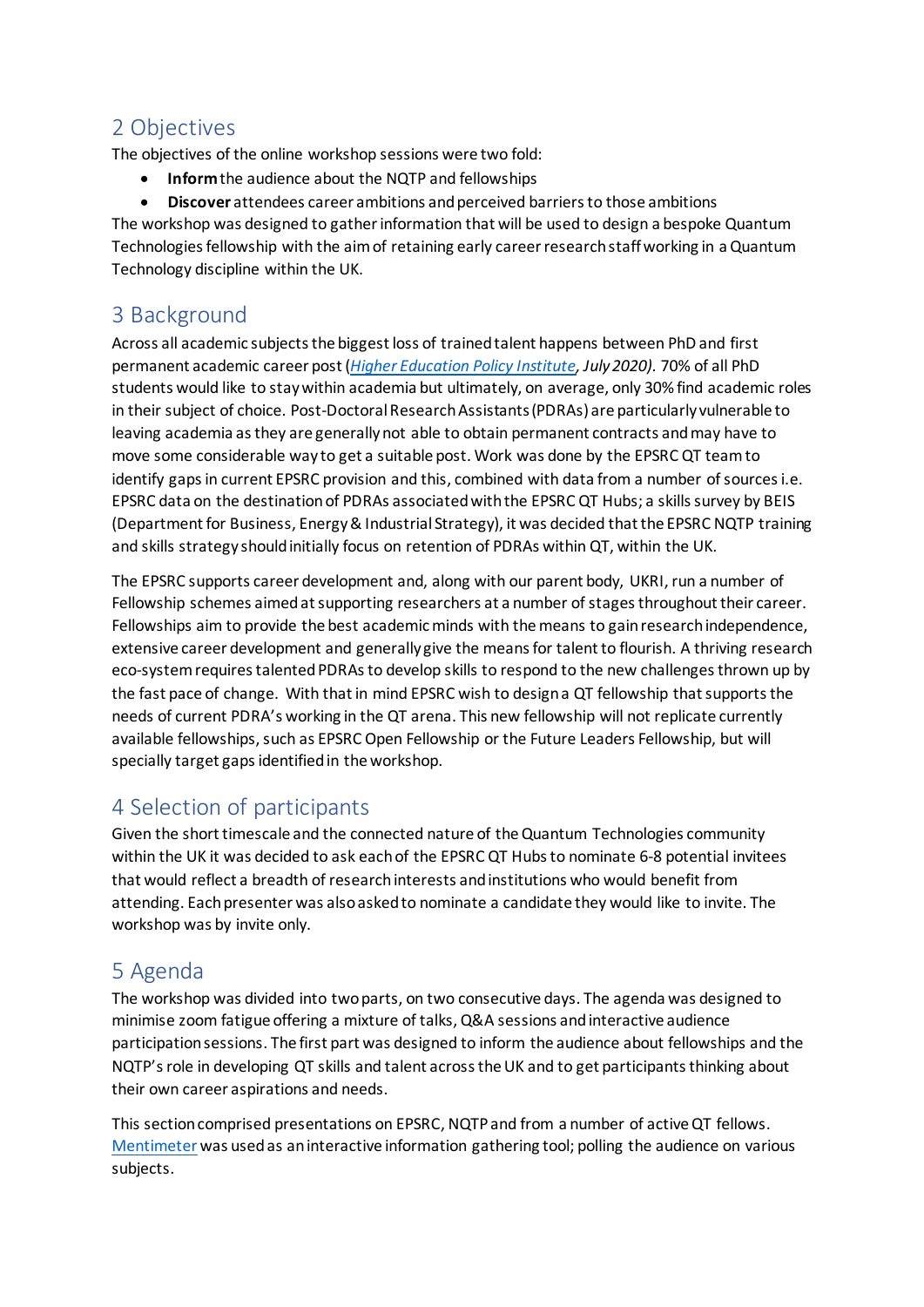The second part was designed as an information gathering exercise to enable EPSRC to collect information about career aspirationand potential barriers and issues around pursuing a QT career in the UK from a PDRA point of view. Participants were then asked to "design your own career package" by choosing various elements of a fellowship that they felt would help them most in developing their QT career[. Miro](https://miro.com/index/) was used as an interactive whiteboard tool during the workshop sessions.

## <span id="page-5-0"></span>Day 1 April 22nd 13:00-16:00

| 13:00-13:05 | Welcome - Sarah Stacey, EPSRC QT Theme                                                |
|-------------|---------------------------------------------------------------------------------------|
| 13:05-13:15 | Introduction to the EPSRC QT Team priorities and skills and training opportunities.   |
|             | Presenter: Katharine Dunn (Joint Head of Quantum Technology, EPSRC, UKRI)             |
| 13:15-13:35 | The UK National Quantum Technology Programme and UK skills in QT.                     |
|             | Presenter: Professor Sir Peter Knight, Chair of the NQTP Strategic Advisory Board.    |
| 1:35-13:50  | Question and Answer session                                                           |
| 13:50-14:05 | Getting to know each other: Mentimeter session                                        |
|             | Presenter: Sarah Stacey                                                               |
| 14:05-14:20 | <b>Comfort Break</b>                                                                  |
| 14:20-14:35 | What is a fellowship? Presenter: Sarah Stacey                                         |
| 14:35-15:15 | Me and my fellowship. 4 presentations by UKRI and EPSRC fellowship holders            |
|             | Anthony Laing, Elham Kashefi, Chris Ballance, Jonathan Pritchard                      |
| 15:15-15:40 | Fellowship Q & A session-A chance to ask career development questions to the fellows. |
|             | Presenter: Katharine Dunn                                                             |
|             | Panel: Anthony Laing; Elham Kashefi, Chris Ballance, Jonathan Pritchard               |
| 15:40-16:00 | What are your career aspirations? Mentimeter session. Presenter: Cameron Ross         |
| 16:00       | End of first Day                                                                      |

#### <span id="page-5-1"></span>Day 2 April 23rd 9:30-12:30

| $09:30-09:40$ | Introduction and plan for the day |
|---------------|-----------------------------------|
|               | Using Miro                        |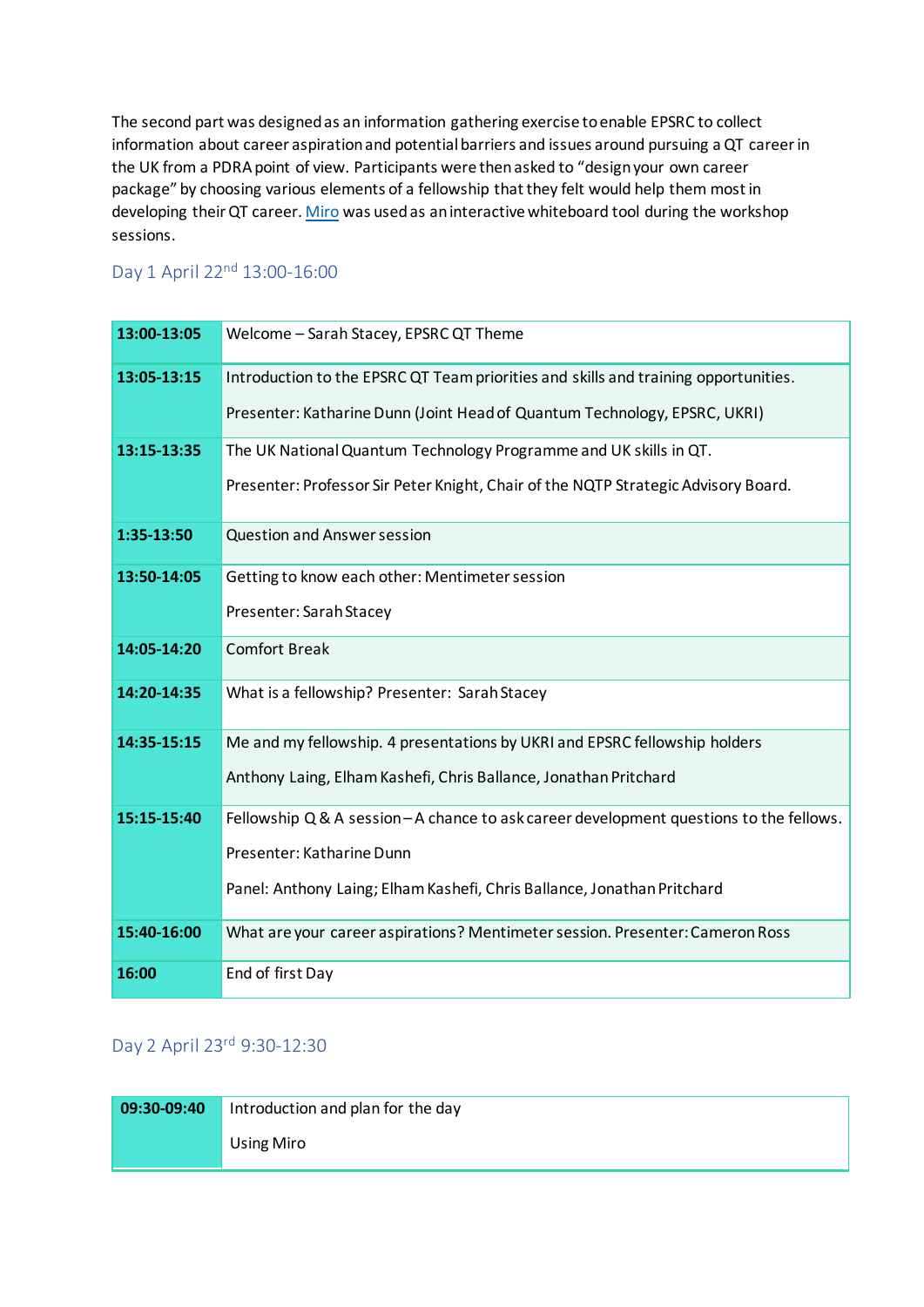| 09:40-10:20 | Breakout session 1: QT Career development in the UK                          |
|-------------|------------------------------------------------------------------------------|
| 10:20-10:50 | Feedback from the breakout session groups                                    |
| 10:50-11:05 | <b>Comfort Break</b>                                                         |
| 11:05-11:50 | Breakout session 2: What career package would retain QT expertise in the UK? |
| 11:50-12:20 | Feedback from the breakout session groups                                    |
| 12:20-12:30 | Next steps and workshop close                                                |

## <span id="page-6-1"></span><span id="page-6-0"></span>6 Outputs 6.1 Outputs from first day

The first section of the programme was an introduction to EPSRC and the NQTP with opportunities to ask questions of Sir Peter Knight (NQTP Strategic Advisory Board Chair) and Dr Katharine Dunn (EPSRC). There then followed an interactive "getting to know you" session using Mentimeter. This session was intended to gain a sense of who was in the room and the range of experience within the audience. This proved to be a wide range; from those who had recently finished their doctoral studentships to highly experienced PDRAs; from a variety of backgrounds and levels of involvement in the NQTP.

The second half of the programme was focused on "What is a fellowship?" with presentations on UKRI and EPSRC fellowships and talks from 4 holders of UKRI and EPSRC fellowships in Quantum Technologies. This was followed by a panel session where the audience askedfellowship holders about their career journeys. The day rounded off with a second Mentimeter sessiondesigned to gather information about the general career aspirations of those attending which would contribute to breakout session discussions the following day.

## <span id="page-6-2"></span>6.2 Outputs from second day

The second half-day was broken into two sections with breakout sessions. The first session followed on from the previous day and asked participants to discuss, within groups, their career aspirations and identify any potential issues. There were 4 groups with attendees allocated so there were a mix of expertise and universities in each group.

In the first session the attendees were asked about their career development ambitions. These are some of the sample questions given. Not all groups considered all questions

- What attracted you to your current role?
- What do you see as the next stage in your career?
- What opportunities are available for you to develop your career in the UK?
- Are there any issues that you currently anticipate that would prevent you in pursuing a QT career in the UK?
- What support would help you develop your QT career? What support do you currently receive?
- What skills or experiences are important to your career development?
- Is staying in the UK attractive to you?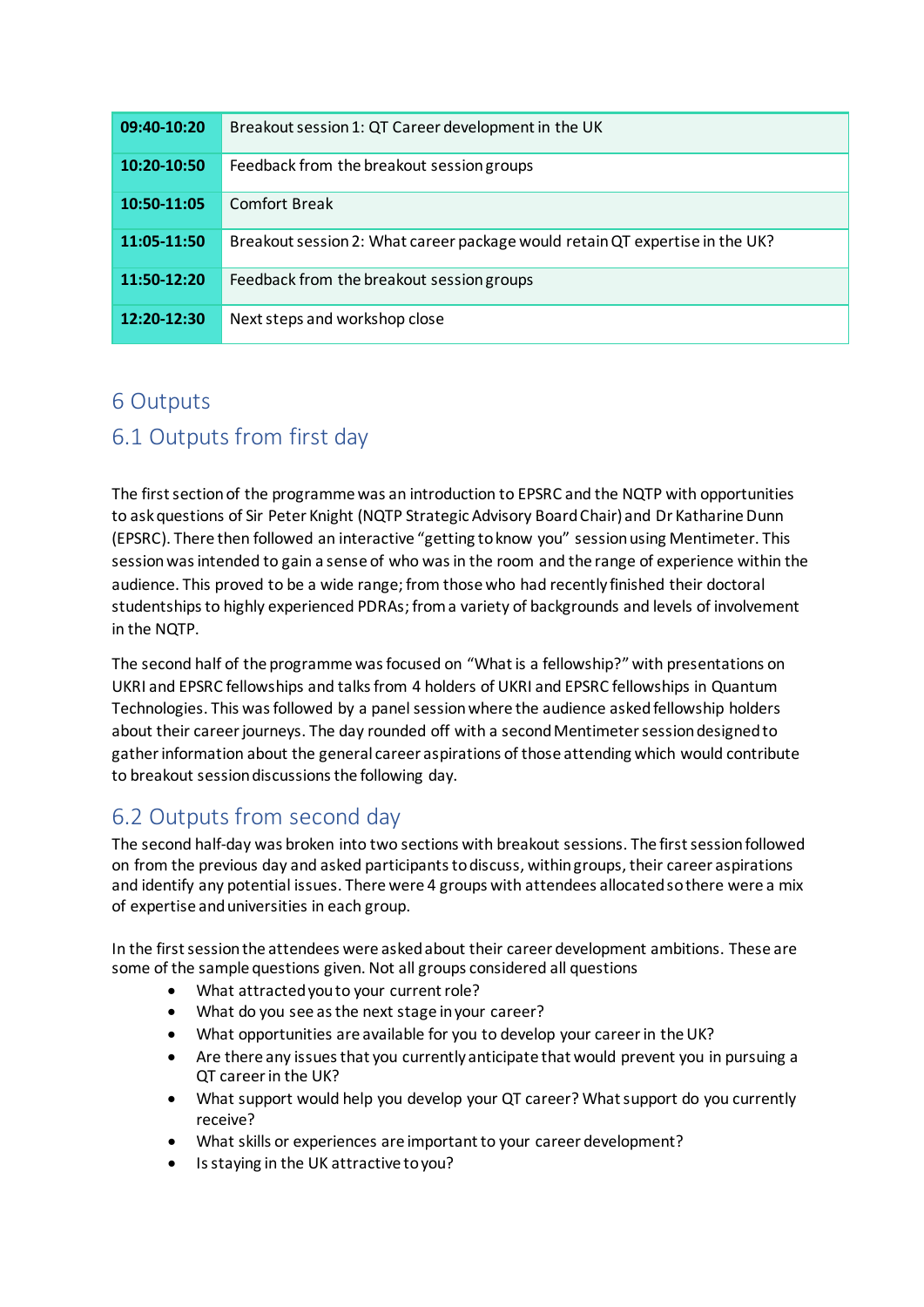After the breakout session each group were asked to report back on their discussion to the main room and a wider conversation on the subjects raised was had.

In the second session attendees were asked to consider their ideal fellowship package. They were given a list of potential ideas but were encouraged to add their own thoughts.

- Length
- % of time spent on the fellowship (teaching/research/industry placement)
- International collaborations
- Industrial partnerships or secondments
- Community engagement
- Portability of award
- Path to research independence
- Support for changes to personal circumstances
- Level of experience to qualify
- Support for non-traditional career pathways
- Support for personal and professional development

Again, at the end of the session each group reported back to the main room and a discussion was had about the ideas put forward and further suggestions made.

The day was wrapped up by outlining the next steps for EPSRC – the design of a training and skills call specifically for QT.

## <span id="page-7-0"></span>7 Summary

Whilst all delegates were PDRAs there was a wide variety of experience and backgrounds represented in the audience and this was reflected in the discussions during the two half day sessions. There was a clear appetite for more career development support and information about fellowship opportunities for those in PDRA placements from all present but differences in the type and format wanted, depending on experience.

Specifically more information from EPSRC was requested on:

- Applying for fellowships
- What is a fellowship?/Pathways to career advancement
- Networking opportunities

Delegates enjoyed being part of QT research efforts and wanted to stay in academia and felt that the UK offered a dynamic environment for those active in the QT field. The UK was seen as having a good, strong relationship between academia and industry. Many attendees were interested in collaborating with industry and felt it important to develop links that would support and help them effectively realise their research plans. Building relationships with other potential academic partners, both within the UK and abroad was also seen as desirable.

Whilst most attendees were keen to stay within academia many were concerned about the lack of long-term prospects and the problems that the short-term contracts available created when looking to establish themselves both personally and professionally. Having a clear path to a permanent position was seen as highly desirable.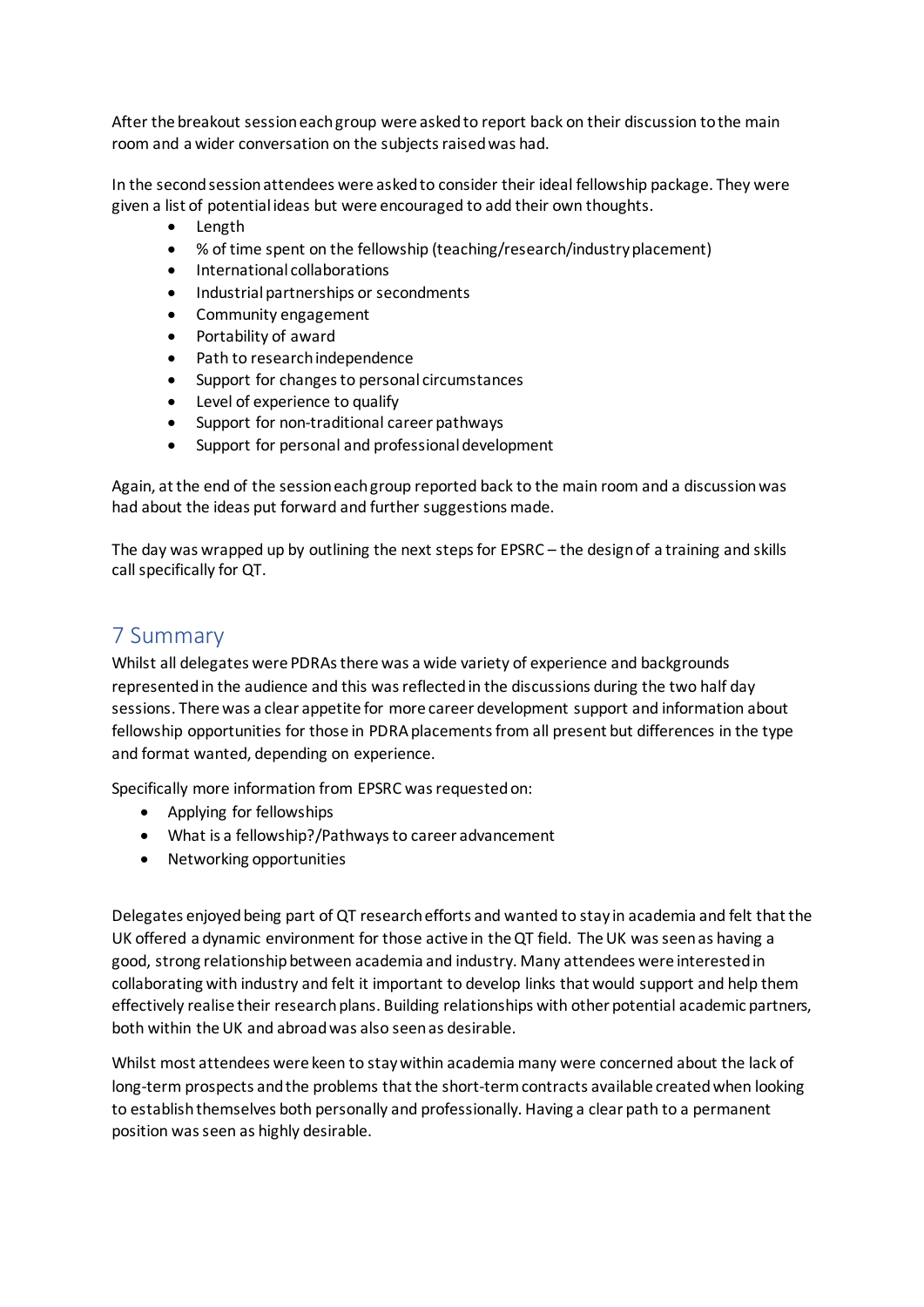Many of those present were experimentalists and raised the issue of the capital required and time commitment required to build a new experiment from scratch. This was seen as a significant barrier to becoming an independent researcher and growing a new research group. There was discussion around the practicalities of using existing equipment to carry out experiments whilst retaining autonomy.

Balancing the requirement to teach with the desire to pursue research brought out a number of points of view. Some delegates wanted, at least for a period, to focus entirely on their research. Many felt they wanted to improve their teaching and lecturing skills and there should be more training on offer to do this.

There was some concern about both the impact of COVID and the unknown future of the QT Hubs on future careers. Many felt that COVID had set them back in terms of career development and that they would have to wait longer for advancement. The status of the QT Hubs past phase 3 was also mentioned as raising doubts about the permanency and stability of available positions. Concerns were also raised about key people in the field leaving for other positions and to work for spin-outs, meaning there could be a potential talent gap.

Knowledge transfer skills, outreach and public engagement were felt to be of particular significance in QT due to close working relationships with industry but delegates felt they weren't generally recognised as important when applying for grants and fellowships. The amount of time that PDRAs spend supervising group work in the laboratory and managing QT Hub activities was also felt to be under appreciated.

The size and scale of the QT Hubs was seen to be both a positive and negative. On one hand it meant a thriving research eco-system but it also meant it was challenging to establish research independence, especially for experimentalists wishing to do their own research.

Attendees largely seemed confident in their technical and research skills but were keen to develop soft skills. Particular skills that delegates wanted to develop included:

- Networking
- Project management
- Business development
- People management
- Community engagement/outreach

The importance of mentoring from a more senior academic external to the PDRAs research group was discussed in some depth and felt to be crucial to successful career development, giving support and guidance in taking their next career steps. The potential for mentoring from an industrial partner was also considered to be of significant benefit.

Overall delegatesfelt there was insufficient time dedicated to developing their own skills and that having allocated time to focus on their training needs would allow them to progress their career in specific ways suited to their needs. The need for more structured career development was also identified by delegates who felt that the route to becoming an independent researcher was often not very clear.

When it came to building an ideal career package the following topics were discussed:

• Length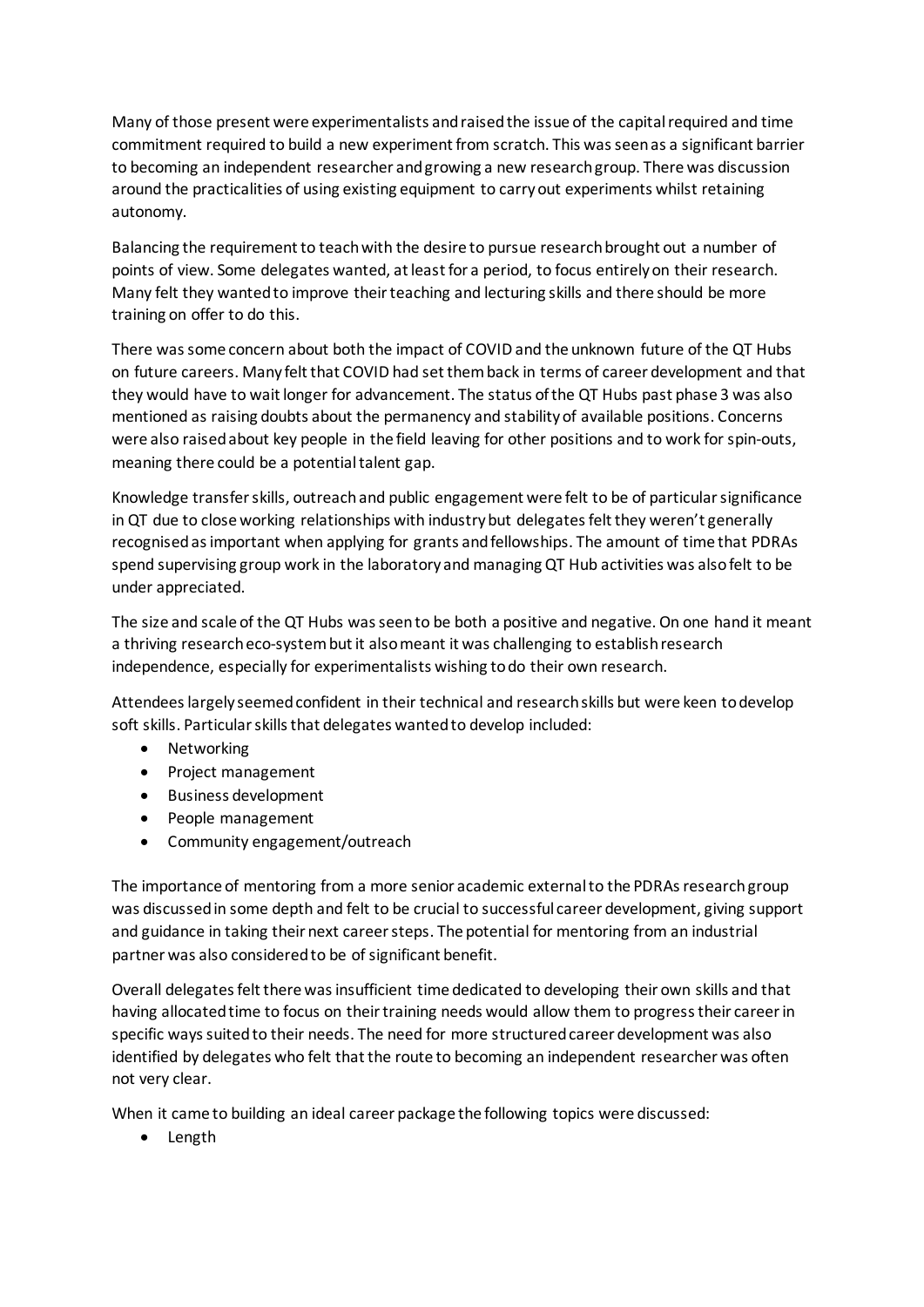- $\circ$  Either: short term 1-3 year funding, for those just starting out, or wishing to carry out an experiment on existing equipment, or to explore an idea before committing to a larger project
- o Or long term 4-7 years allowing time to explore and develop research ideas and, if an experimentalist, to build an experiment and get it working
- Industry collaboration in a number of forms e.g. partnership, mentorship, secondment
- Partnerships with other academic researchers, both in the UK and abroad
- The opportunity to supervise PhD students
- Support for visa applications
- Flexibility to accommodate changes to family circumstances
- A hybrid semi-independent research model, where there is a structured move to research independence
- Different streams for theoretical and experimental work.
- Mentoring
- Career stability is an important concern
- Foster networking and community building
- The name of the award should be recognised internationally
- Criteria should recognise the full track record of an applicant not just publication history
- The potential to extend beyond the initial award period
- Being part of a QT cohort to encourage and support networking
- Balance between teaching and research commitments

## <span id="page-9-0"></span>8 Next steps

This report will be emailed to attendees and published on th[e UKRI website.](https://www.ukri.org/) The findings from the workshop will be used to develop a bespoke Quantum Technology career development fellowship, to be launched summer 2021. Opportunities can be found in the UKRI funding finder <https://www.ukri.org/opportunity/>. This is the first stage in our training and skills strategy. We will continue to develop this strategy, across the breadth of career stages, over the next two years.

## <span id="page-9-1"></span>9 More information

Training and skills are a key strand of th[e National Quantum Technology](https://uknqt.ukri.org/files/strategicintent2020/) Programme Strategic Intent, published November 2020.

National Quantum Technology Programme websit[e https://uknqt.ukri.org/](https://uknqt.ukri.org/)

EPSRC Open fellowships <https://www.ukri.org/opportunity/epsrc-open-fellowship/>

EPSRC publications<https://epsrc.ukri.org/newsevents/>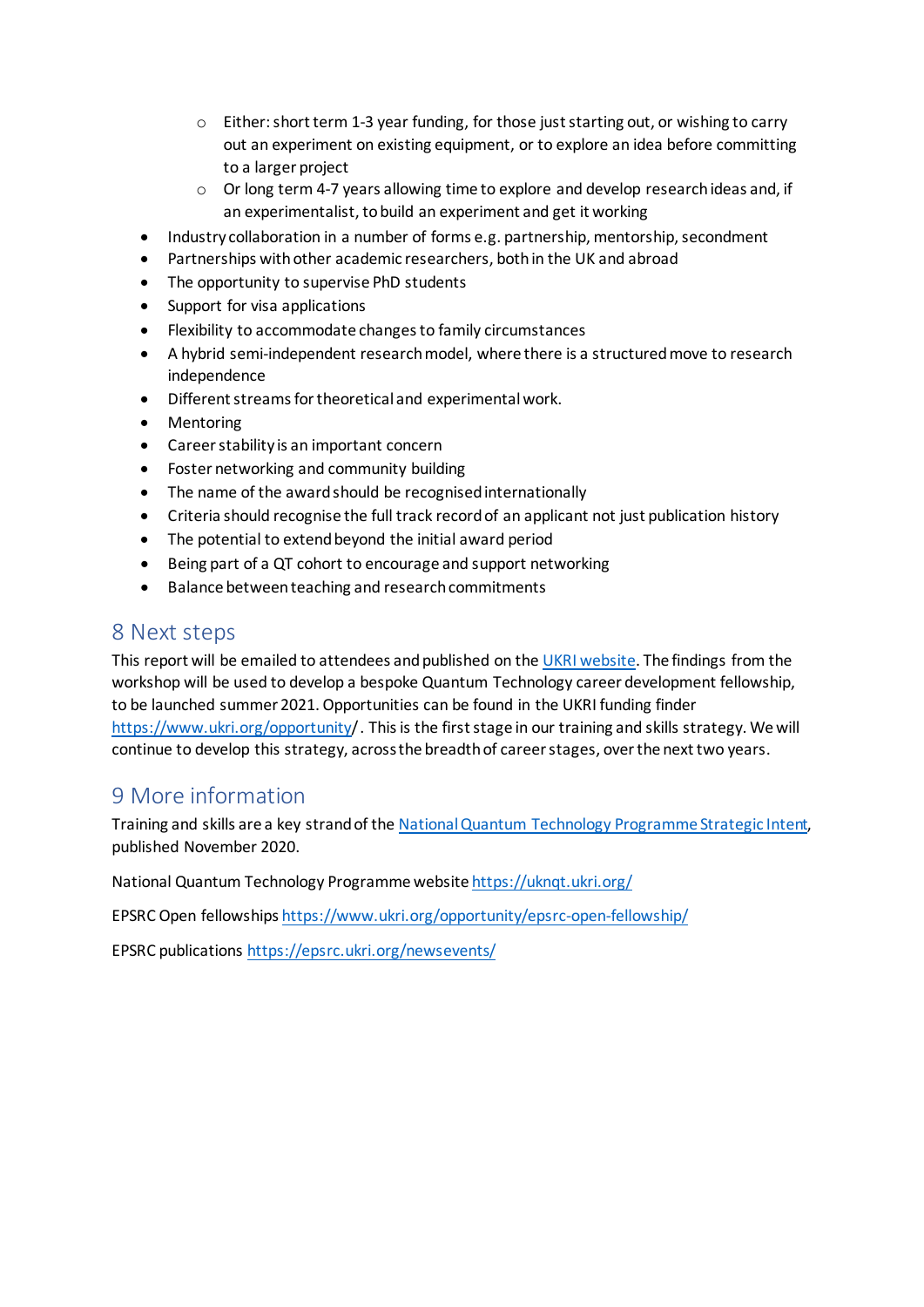## <span id="page-10-0"></span>Appendix

### <span id="page-10-1"></span>First Q&A session with Sir Peter Knight and Dr Katharine Dunn

Questions largely focused on the impact of the pandemic on the work of the QT Hubs and career development for those, especially experimentalists, affected by delays due to the pandemic. There were also questions about managing the tension between universities focused on teaching and research councils promoting the best research. There were also discussions about the various fellowships offered by EPSRC/UKRI and the fit with QT career aspirations.

#### <span id="page-10-2"></span>First mentimeter session

Not all attendees answered all questions. This session was intended to gain a sense of who was in the room and the range of experience within the audience. This proved to be a wide range; from those who have recently finished their PhDsto highly experienced PDRAs; from a variety of backgrounds and levels of involvement in the NQTP.

#### *What subject was your doctoral degree in?*

## What subject was your doctoral degree in?



#### *Where did you do your doctoral degree?*

UK (16), Europe (3) and Rest of World (5)

#### *How long have you been a Post Doc?*

| $\mathsf{v}$<br>. . | year                     | vears | vears | vears<br>∼ | vears<br>ــ | vears<br>. . | -<br>vears |
|---------------------|--------------------------|-------|-------|------------|-------------|--------------|------------|
|                     | $\overline{\phantom{0}}$ |       |       |            | سه          |              |            |

*Were you involved in the first phase of the NQTP?* Yes (13) No (8)

#### *Which hub are you working with now?*

| QuantIC | Quantum Sensing   Quantum |                | Quantum       | Not in a hub |
|---------|---------------------------|----------------|---------------|--------------|
|         | and Timing                | Communications | Computing and |              |
|         |                           |                | Simulation    |              |
|         |                           |                |               |              |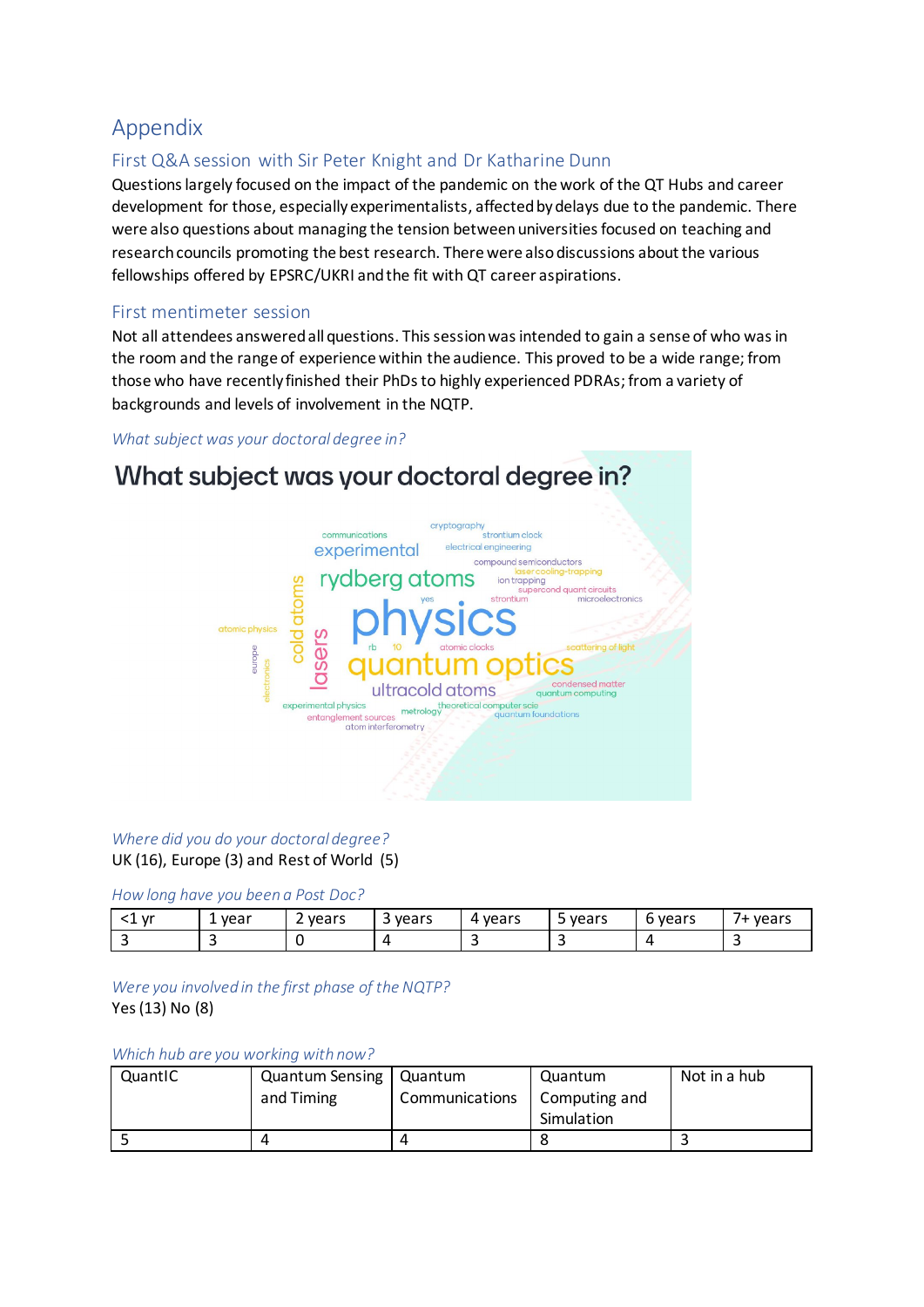*How long have you worked with your current hub, including any predecessor?*

| vear | vear<br>-<br>$\sim$ | -<br>vears<br>- | -<br>vears<br>$\overline{\phantom{a}}$ | vears<br>4 | vears<br>+כ |
|------|---------------------|-----------------|----------------------------------------|------------|-------------|
|      |                     |                 | . .                                    |            |             |

*Have you applied for a fellowship or other grant as PI?* Yes (12), No (12)

*What do you think are the most exciting areas of Quantum Technology?*

## What do you think are the most exciting areas of **Quantum Technology?**



#### *What are you hoping for from this workshop?*

A clear pathway to career advancement, guidance on successful fellowship applications and fellowships in general, understanding new opportunities, networking, guidance on routes to careers in Quantum Technology were the main topics.

#### <span id="page-11-0"></span>Second Q&A session with UKRI and EPSRC fellows

This session focused on the career journeys of the fellows, offering advice and guidance on career development to those attending.

#### <span id="page-11-1"></span>Second Mentimeter session

This was designed to get an understanding of the career aspirations of those in the room and to get the audience thinking about some of the questions we wanted to ask them in the breakout sessions the following day. The answers, taken together, suggest that participants were generally confident in their technical research skills but were keen to develop softer skills such as business development, line management, communications and networking, project management and routes to research independence.

#### *Do you want to stay in academia or move to another sector?*

Academia (8), Industry (1), Mixture (4)

*Do you plan on staying in your current research area?*

QT, same area (12); QT, different area (5); not QT (0); and unsure (3)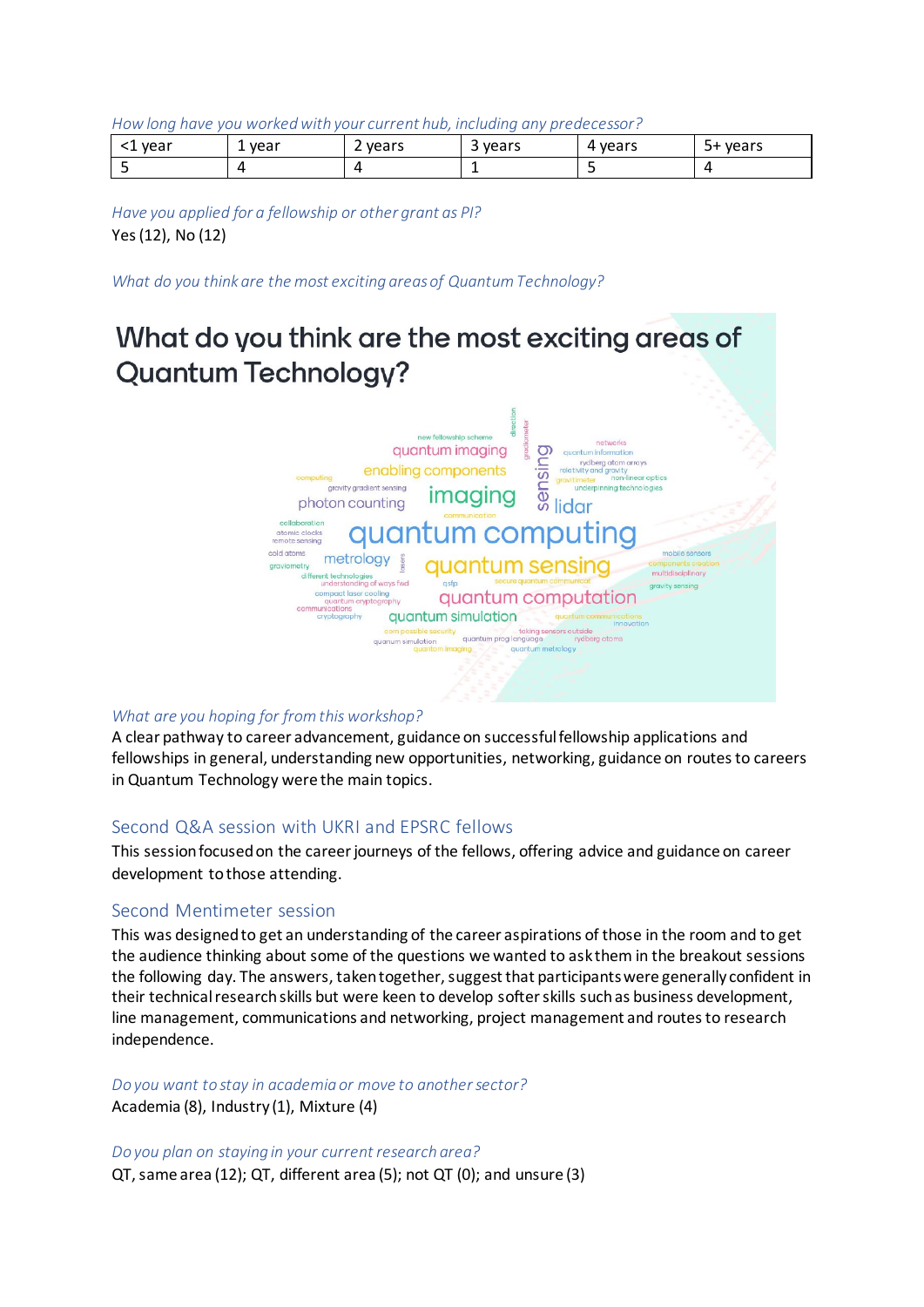#### *Would you like to stay in the UK?*

Yes (13), No (0), Be international for a period but return to UK (5), unsure (3)

*How do you feel about your career prospects?*

I feel very positive about a career in QT 4.1/5 There are appealing QT opportunities within the UK 3.8/5 The QT hubs offer a career development route 3.4/5 ED&I is taken seriously by my hub 3.7/5

#### *Impact of the pandemic*

The pandemic has had an impact on my career prospects 3.9/5 I felt supported in my role during the pandemic 3.7/5

#### *What skills do you feel strongest in?*

Problem solving, supervision and project management all came out as the top skills. Collaboration, teamwork, teaching, experimental work, coding, critical thinking, people management, industry engagement, commercialisationand nanofabrication were all strong seconds. Other skills mentioned were largely more technical skills but included: entrepreneurship, engineering design, systems engineering, semiconductors, public engagement, networking, optics, single atom control, deep learning and artificial intelligence.

#### *What skills would you like to develop?*

Networking was the most voted for with grant writing, project planning, supervision, communication and entrepreneur ship all getting a number of votes. Other skills mention included: algorithm design, theory for metrology, preparing lectures, writing, time-management, confidence and life-work balance.

# What skills would you like to develop?



#### *Where do you think there are gaps in career development provision for you?*

Opportunities to develop independently/independent ideas away from the PI, challenging in a field that requires large expensive equipment (this subject was mentioned repeatedly) Opportunities for industry secondment/collaboration Limited access to training Mentorship beyond PI No teaching development or progression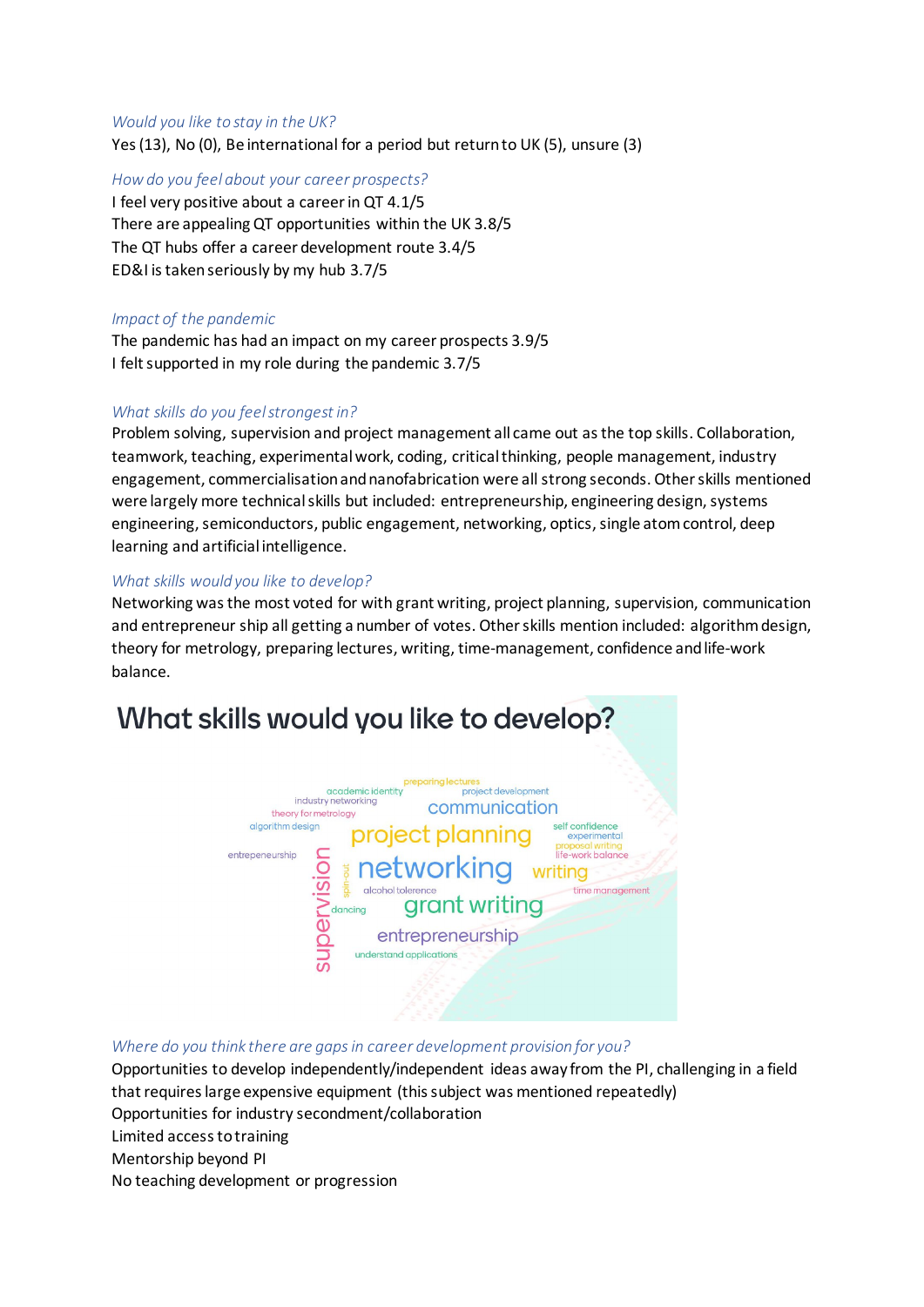Knowledge transfer projects don't translate into publications but take up a large part of our work

## <span id="page-13-0"></span>6.2 Outputs from second day

The second day was broken into two sections with breakout sessions. The first session followed on from the previous day and asked participants to discuss, within groups, their career aspirations and identify any potential issues. There were 4 groups with attendees allocated so there were a mix of hubs and universities in each group. Outputs were captured using Miro, an online whiteboard. Each group had a facilitator, an EPSRC Miro expert and an EPSRC note taker. Each group used the boards differently and worked in different ways.

#### <span id="page-13-1"></span>Breakout 1 – career ambitions and barriers

#### <span id="page-13-2"></span>Breakout session 1, group 1

The key points that came out of this

| <b>General points</b> | NPL offers an intersection between academia and industry                                                                                                                      |
|-----------------------|-------------------------------------------------------------------------------------------------------------------------------------------------------------------------------|
|                       | Real collaboration with industry is a goal - joint employment options                                                                                                         |
|                       | There is pressure to get a fellowship to stay on the academic career<br>path                                                                                                  |
|                       | Enjoy being part of research efforts in key QT topics                                                                                                                         |
|                       | Scale and nature of QT Hub projects make it difficult to develop<br>independence                                                                                              |
|                       | The community around the QT Hubs makes it attractive to stay in the<br>UK. The critical mass and large collaborations make UK attractive over<br>other European opportunities |
|                       | Potential to work abroad for a period before returning to the UK is<br>attractive                                                                                             |
|                       | A more permanent academic position is desirable but the opportunity<br>to "test out" industry would be of interest                                                            |
| <b>Challenges</b>     | Balancing teaching and research                                                                                                                                               |
|                       | Need to develop teaching and supervising capability alongside<br>maintaining research programme                                                                               |
|                       | More official support for development of teaching skills                                                                                                                      |
|                       | Clear expectations and structure around teaching for PDRAs                                                                                                                    |
|                       | Overall workload and responsibilities                                                                                                                                         |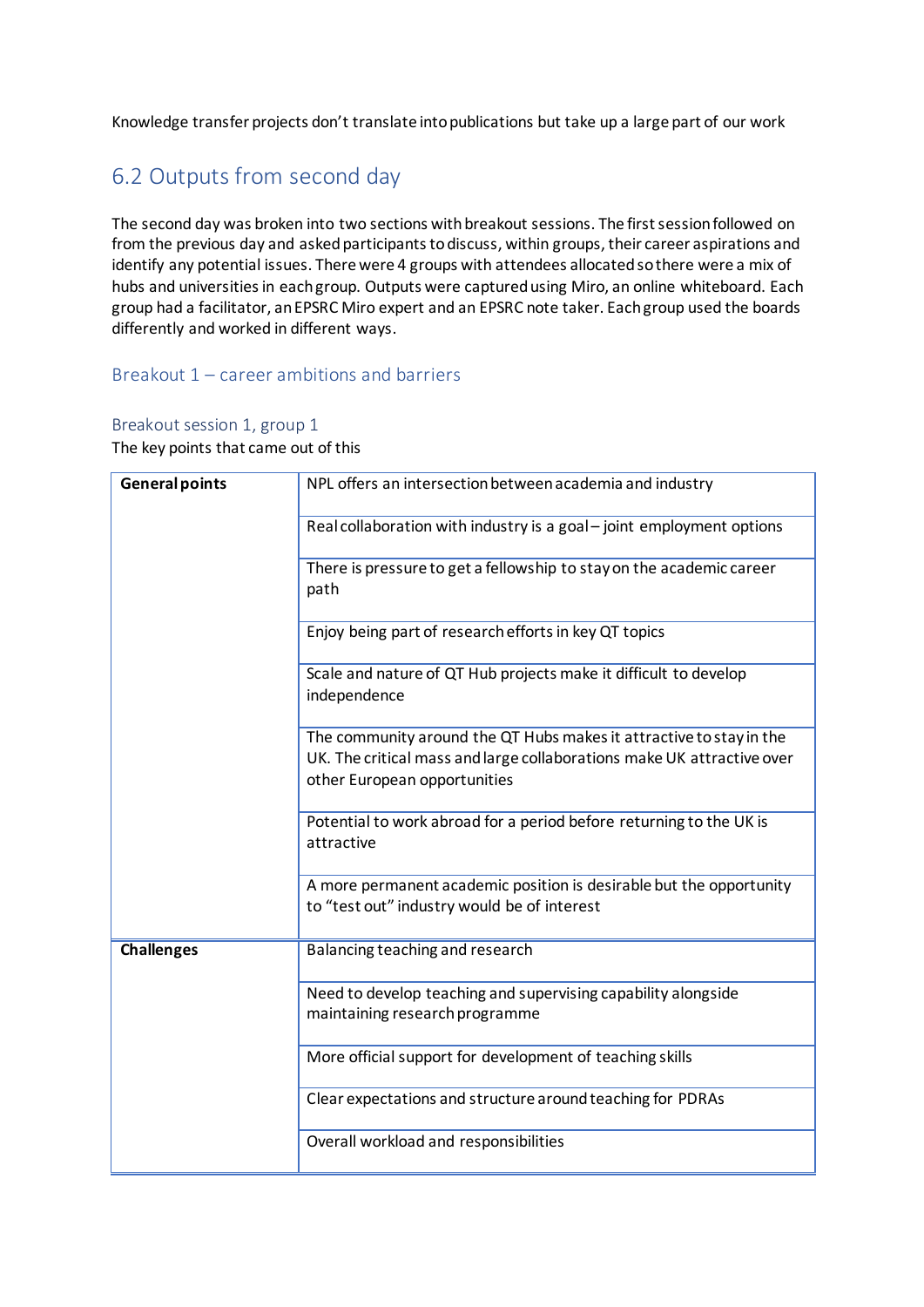| Barriers to staying in<br>QT in the UK | Without a permanent position it is difficult to supervise PhD students |  |  |
|----------------------------------------|------------------------------------------------------------------------|--|--|
|                                        | Cannot apply for grants as PI or Col as a PDRA                         |  |  |
|                                        | In other countries PDRAs can apply for grants                          |  |  |
|                                        | Situation changing as the QT Hubs come to an end                       |  |  |
|                                        | Key people in the field are leaving for other positions or spin-outs   |  |  |
|                                        | Opportunities to apply for other funding is limited                    |  |  |
|                                        | Need for stability and permanent positions                             |  |  |
|                                        | PDRAs do not get credit for the leadership and research they do        |  |  |
| Concerns                               | Visa constraints                                                       |  |  |
|                                        | Named EPSRC grant would make visa easier                               |  |  |
|                                        | Names of awards and fellowships matter, especially internationally     |  |  |

### <span id="page-14-0"></span>Breakout session 1, group 2

| Are there any issues<br>that you anticipate<br>preventing you | There is a general desire to stay in the UK but chances are viewed as<br>slim                                                                                                             |
|---------------------------------------------------------------|-------------------------------------------------------------------------------------------------------------------------------------------------------------------------------------------|
| pursuing a QT career in<br>the UK?                            | If a fellowship came with a tenure track it would be viewed as more<br>attractive                                                                                                         |
|                                                               | Having the chance to partner/work with industry or another academic<br>partner would be desirable                                                                                         |
|                                                               | It takes a lot of time and money to build an experiment and get it<br>working. Opportunities to keep working on the same experiment or<br>group but with more autonomy would be desirable |
|                                                               | It would be good to have a clearer path to a permanent position                                                                                                                           |
|                                                               | Lack of long term prospects                                                                                                                                                               |
| What do you see as the<br>next stage in your<br>career?       | Academia                                                                                                                                                                                  |
| <b>What skills or</b><br>experience are                       | Improving networking skills - particularly forging new industry links                                                                                                                     |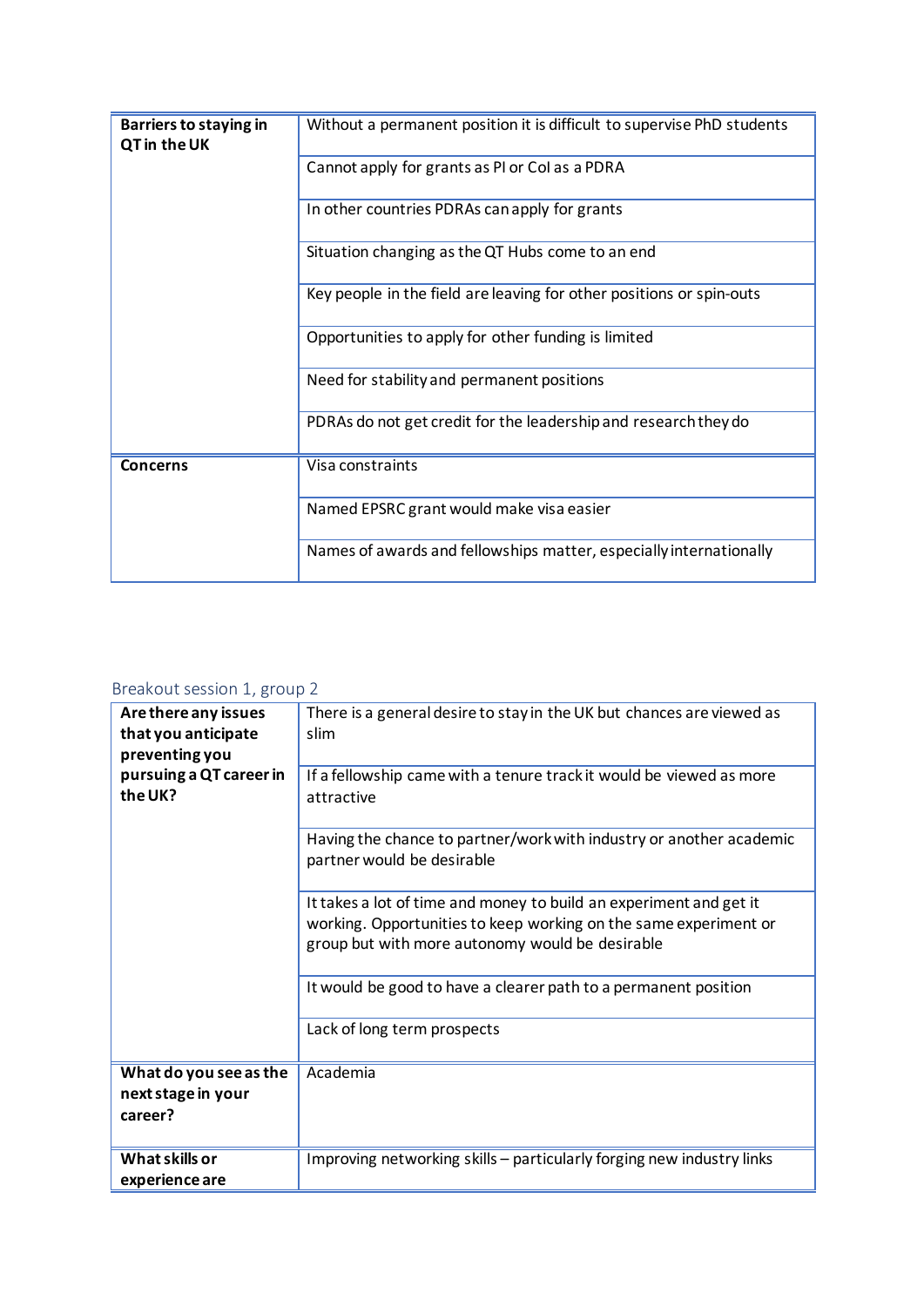| important to you in<br>your career<br>development?        |                                                                                          |
|-----------------------------------------------------------|------------------------------------------------------------------------------------------|
| What support would<br>help you develop in<br>your career? | Longer and more structured PDRA positions that prepare us for full<br>academic positions |

#### **What attracted you to your current role?** PhD taught me I love lab work and experimental design **What skills or experience are important to you in your career development?** Making time to pursue own independent career is challenging, especially after the pandemic Management skills, securing funding, building networks of collaborators **Are there any issues that you anticipate preventing you pursuing a QT career in the UK?** Bringing the technology research to the right TRL so that it is attractive to industry is challenging Concern from researchers in QT about the transition from academia to industry Age related issues? Prejudice from industry towards long-term academics? Pandemic has affected career and publications – will have to be more patient for an academic career Lack of recognition for outreach activities and public/industry engagement **What do you see as the next stage in your career?** Keeping options open with industry Establish independent research that is clearly separate from supervisors Identify the global direction of my research Establish differences/distinction from my research advisor Develop portfolio for fellowship application **Is staying in the UK attractive to you?** It is attractive as long as I have a job I like and a secure position

#### <span id="page-15-0"></span>Breakout session 1, group 3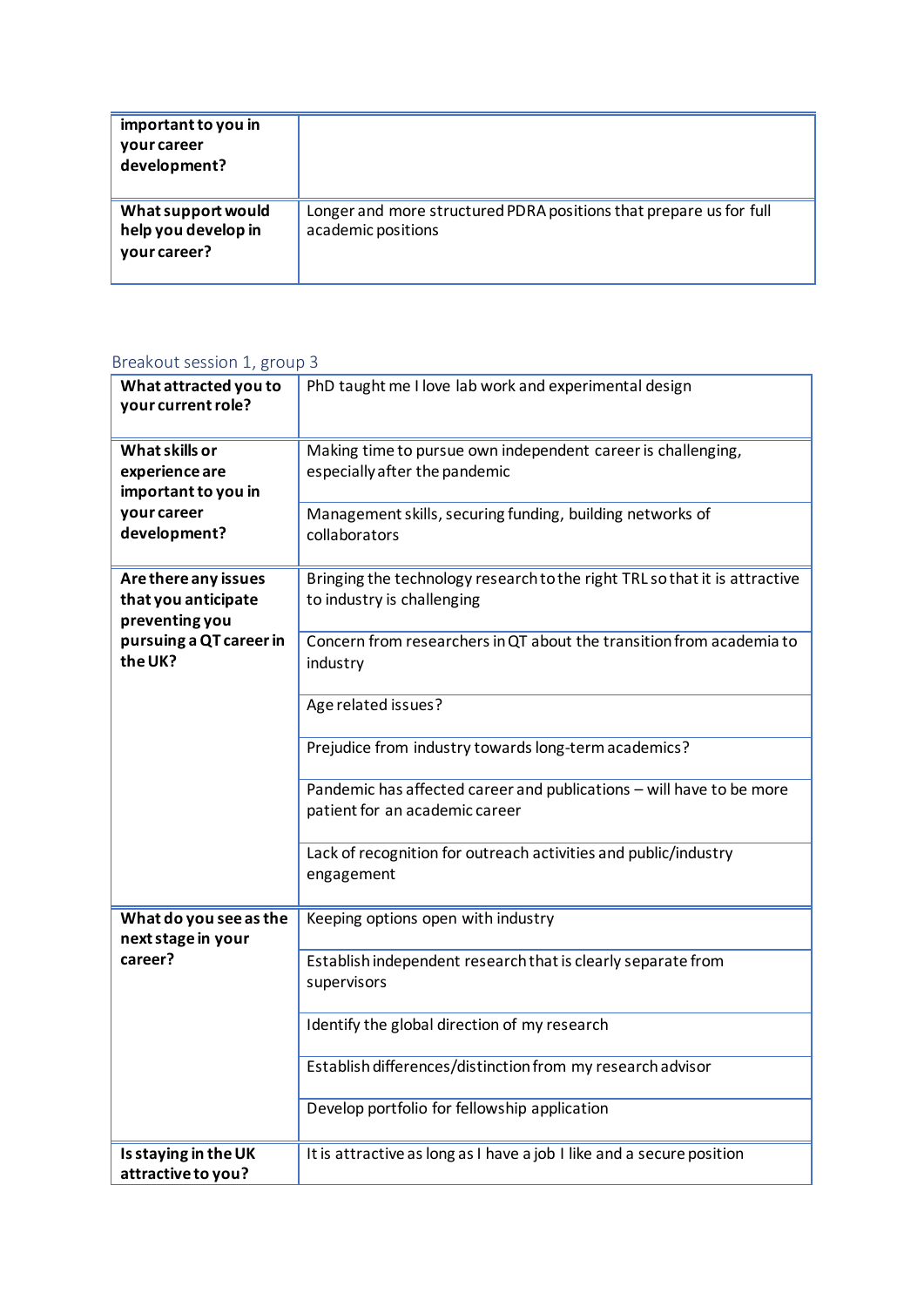|                                                           | UK is one of the leading countries in scientific research                                                  |
|-----------------------------------------------------------|------------------------------------------------------------------------------------------------------------|
|                                                           | Staying in the UK is comfortable                                                                           |
|                                                           | Hub work has been about developing UK QT capability                                                        |
| What support would<br>help you develop in<br>your career? | Support from hub/line manager in making a network                                                          |
| What opportunities are<br>available to you to             | NQCC provides great opportunities in QC                                                                    |
| develop your career in<br>the UK?                         | It seems there are many possibilities to express your needs for the<br>future career development in the UK |
|                                                           | Dynamic Quantum environment                                                                                |
|                                                           | Good, strong relationship between academia and industry                                                    |

#### <span id="page-16-0"></span>Breakout 1, group 4

| <b>General application</b> | Advice/session on this                                             |
|----------------------------|--------------------------------------------------------------------|
| guidance                   | RO very helpful                                                    |
|                            | What is a reasonable amount of money?                              |
|                            | Guidance for experimental proposals                                |
|                            | How to get to work leading when capital cost is expensive          |
|                            | Difficult to know where to start and how ambitious to be           |
|                            | Collaboration essential and has been challenging to develop during |
|                            | COVID period                                                       |
|                            | Guidance for experimental proposals                                |
| Fellowship                 | Industry focused impact                                            |
|                            | Mentoring in industry                                              |
|                            | Support is reactive rather than proactive                          |
|                            | Access to senior leaders in the field is desirable                 |
|                            |                                                                    |
|                            | Low success rate-takes a lot of energy to apply                    |
|                            | Time scheduled for supervisors to give support and career advice   |
|                            | Just want to focus on work                                         |
|                            | Closer integration with industry                                   |
|                            | Session to talk through reasonable grant costings                  |
|                            | Wider talk on fellowships                                          |
|                            | Field complex and collaboration is key                             |
|                            | Lack of structure for career development for PDRAs - introducing a |
|                            | formal framework would be helpful                                  |
|                            |                                                                    |
|                            | Mentoring outside PI                                               |
|                            | Teaching expertise                                                 |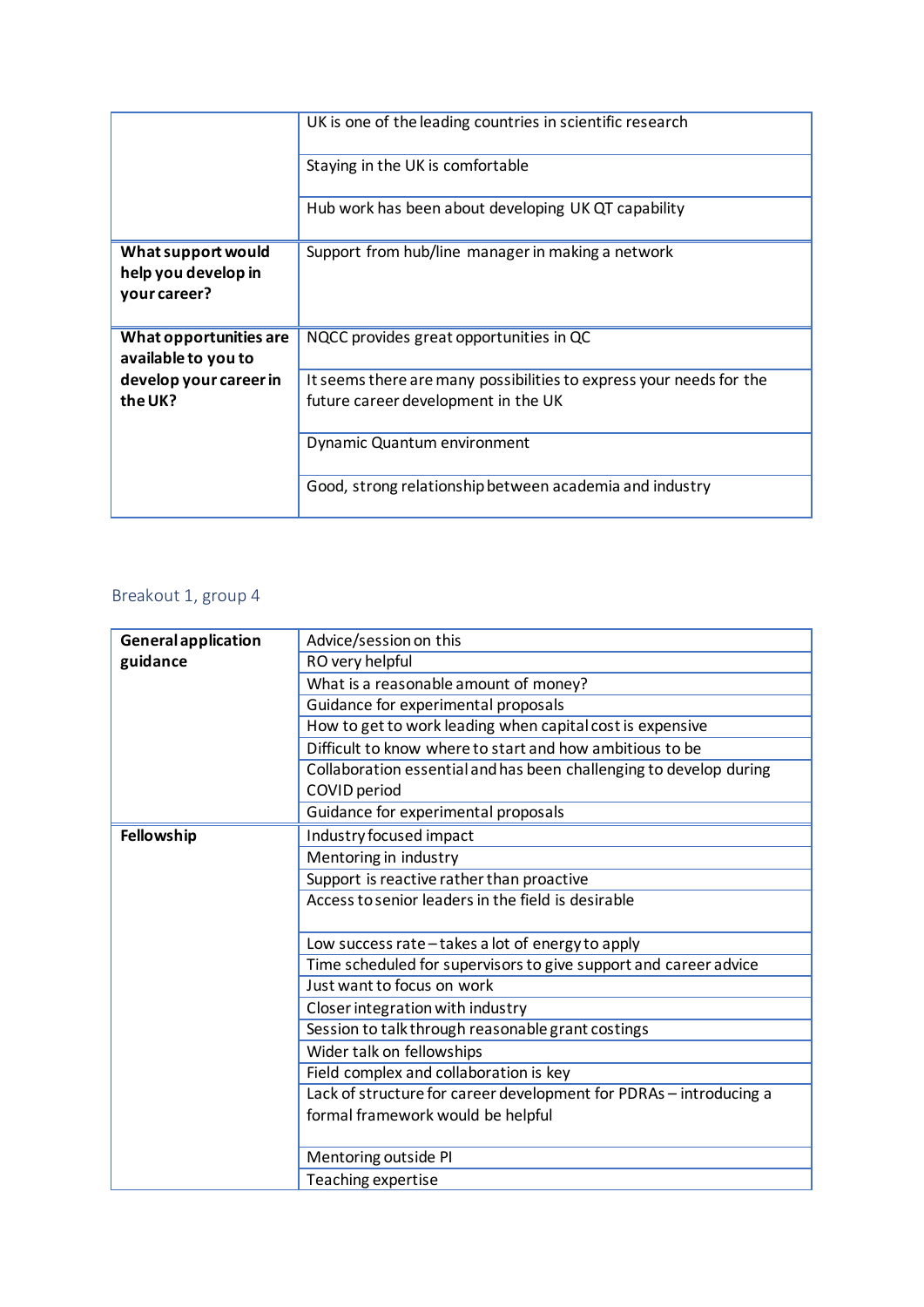| Personal life - commitments, stability                             |
|--------------------------------------------------------------------|
| Time - it takes time to settle into a role and establish yourself  |
| Implications of Brexit?                                            |
| 5 years would give stability                                       |
| FLF time length, 7-8 years gives time to develop                   |
| Commitment to fellow from the host institutions to meet objectives |
| Living allowance for Oxford and Cambridge                          |
| Short contracts are difficult when starting a family               |
| Stability - not keep moving family for short term posts            |
| Structured info on career development for PhD students             |
| More information for RAs on career development                     |
| Dedicated time for mentoring                                       |
| Worry over areas over promising and money will stop                |

## <span id="page-17-0"></span>Breakout 2 – Ideal Career Development Package

## <span id="page-17-1"></span>Breakout 2, group 1

| What's unique in the QT community that we can incorporate into fellowships?                       |  |  |  |
|---------------------------------------------------------------------------------------------------|--|--|--|
| Proposal evaluation differences between types of project and number of first author papers        |  |  |  |
| Can vary between fields                                                                           |  |  |  |
| Factor in time to build up equipment set up, career development and growing research group        |  |  |  |
| Following URF scheme - possible extension following review, start consolidating career            |  |  |  |
| Parental leave is important                                                                       |  |  |  |
| Shared parental leave                                                                             |  |  |  |
| Flexible leave                                                                                    |  |  |  |
| Practicalities of PhD supervision for parental leave                                              |  |  |  |
| Flexibility to change working hours and pattern                                                   |  |  |  |
| Compare to Dorothy Hodgkin fellowship                                                             |  |  |  |
| Separate out theory and experimental proposals as requirements are different. Different streams   |  |  |  |
| with different criteria? Separate out by TRL?                                                     |  |  |  |
| Duration? Longer than a PhD and factor in time for recruitment. 5 years seems practical           |  |  |  |
| 50% minimum commitment                                                                            |  |  |  |
| Should be careful about asking the university to contribute too much. Fellowships should be about |  |  |  |
| establishing independence.                                                                        |  |  |  |
| Pitch at experienced PDRAs, especially experimentalists - need experience to lead their own labs  |  |  |  |
| and show research independence.                                                                   |  |  |  |
| Include relocation experiences                                                                    |  |  |  |
| Harder to show independence due to capital outlay and resources                                   |  |  |  |
| Hubs have seen shift towards commercialisation. What would the focus of phase 3 hubs be?          |  |  |  |
| Fellowship could look at new research themes and more commercialisation                           |  |  |  |
| Applicant can choose time commitment                                                              |  |  |  |
| 10% of time on fellowship for working on other grant proposals or projects to enable career       |  |  |  |
| development                                                                                       |  |  |  |
| Time dedication changes with career stage?                                                        |  |  |  |
| Around 80% of time funded on fellowship seems enough leverage on university                       |  |  |  |
| Commercial aspects to QT is a draw for many researchers                                           |  |  |  |
| Want to request studentships as part of fellowship                                                |  |  |  |
| Talent retention - how to evaluate track record and contribution to NQTP as part of application   |  |  |  |
| process.                                                                                          |  |  |  |
|                                                                                                   |  |  |  |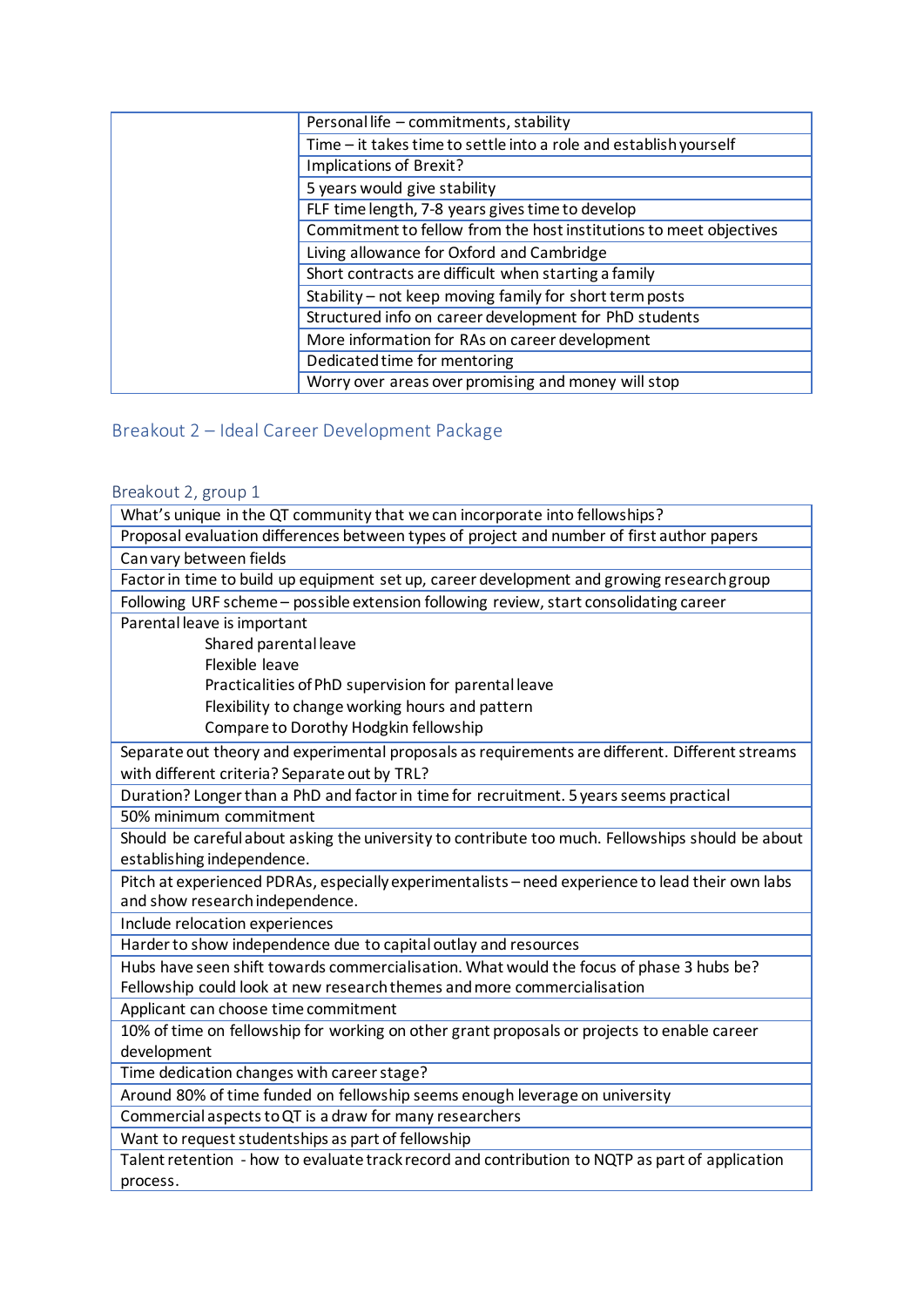PDRAs contribute heavily to management and running of Hub activities

Retention for hubs is key – working across both industry and academia. Already seeing some loss due to future stability

An historic problem is funding and not making fellowships available in QT

Level of experience post PhD varies as projects are variable lengths

#### <span id="page-18-0"></span>Breakout 2, Group 2

| Mentoring                                                                           |  |  |
|-------------------------------------------------------------------------------------|--|--|
| Capital for projects needing to start from scratch (experiments)                    |  |  |
| Enable a gradual transition from current work to setting up own group and equipment |  |  |
| Ability to extend x+y format                                                        |  |  |
| Aimed at more experienced PDRAs                                                     |  |  |
| Higher pay                                                                          |  |  |
| University commitment assessed on how beneficial it will be for the candidate       |  |  |
| Flexible % on fellowship to allow involvement in other grants                       |  |  |
| Min of 4 years                                                                      |  |  |
| PDRA costs allowed                                                                  |  |  |
| Significant budget for experimental kit                                             |  |  |
| PhD students                                                                        |  |  |
| Being part of a QT cohort would enable networking                                   |  |  |
|                                                                                     |  |  |

#### <span id="page-18-1"></span>Breakout 2, group 3

| <b>Training vs research</b> | I have observed becoming an independent researcher and having the         |
|-----------------------------|---------------------------------------------------------------------------|
|                             | expectations of teaching full courses for the first time is a real strain |
|                             | Less teaching duties in the first year to have time to focus on           |
|                             | establishing research                                                     |
|                             | 30% teaching, 70% research                                                |
|                             | Research should be important                                              |
| <b>Personal and</b>         | Allow skill training WP                                                   |
| professional                | People and conflict management training                                   |
| development                 |                                                                           |
|                             | Leading towards securing a permanent role                                 |
|                             |                                                                           |
| Portability of award        | Needs to be transferable between institution for leverage                 |
|                             | Research idea taking up 50% of fellowship time commitment                 |
|                             | Portability is nice but it is an advantage working in a research group    |
|                             | for sharing equipment which can be prohibitively expensive                |
| Community                   | Community engagement                                                      |
| building/networking         | Outreach                                                                  |
|                             | Industrial engagement                                                     |
|                             | Knowledge transfer is key to QT work                                      |
|                             | Public outreach involved in fellowship                                    |
| Length                      | Quick, 2 years package as a step up to later programmes                   |
|                             | Tailored to suit project scope                                            |
|                             | An experimental group and lab require a minimum of 5 years to set         |
|                             | <b>up</b>                                                                 |
|                             | At least 3 years                                                          |